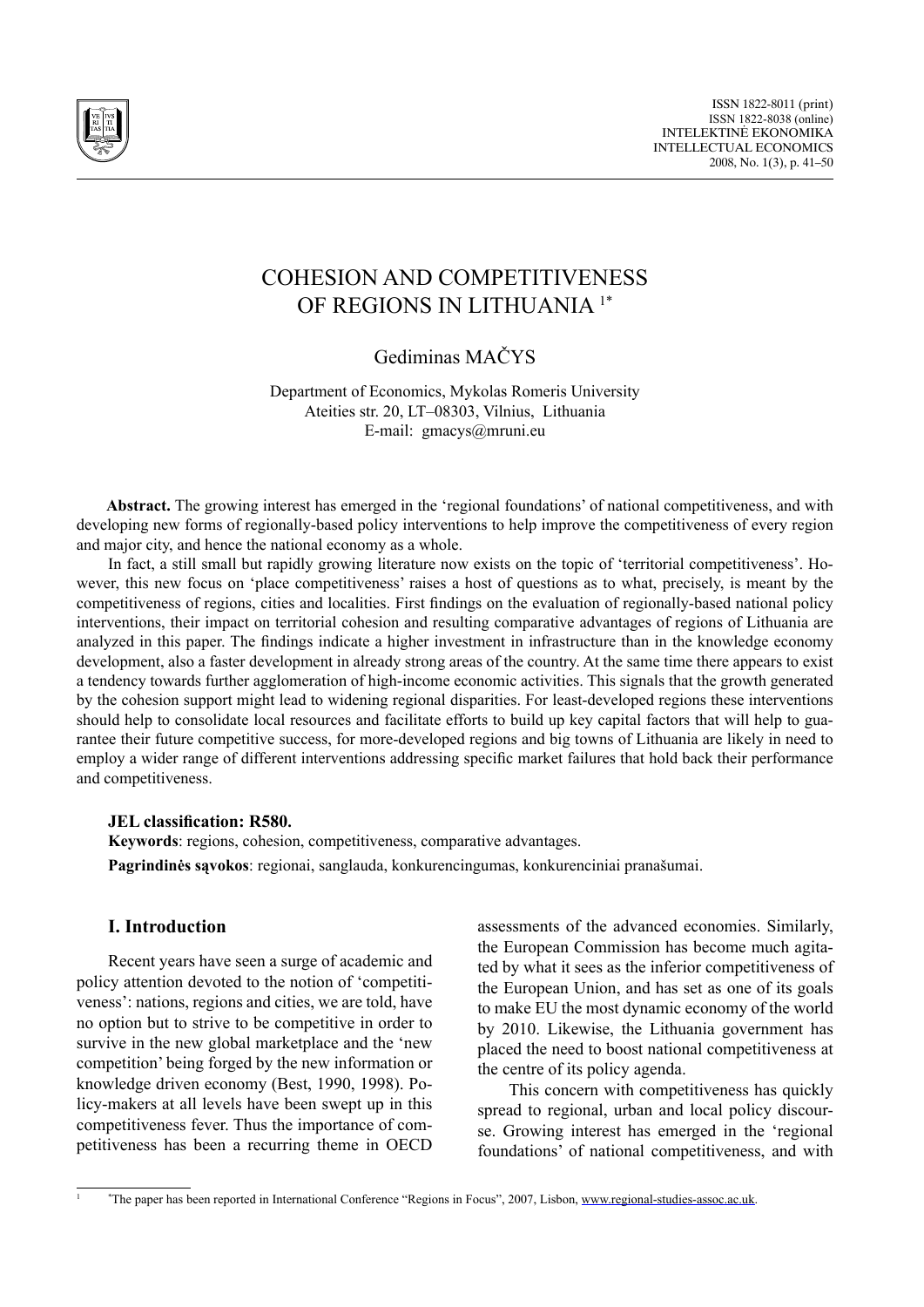developing new forms of regionally-based policy interventions to help improve the competitiveness of every region and major city, and hence the national economy as a whole. With globalization, city and region economies increasingly find themselves competing with each other for resources, such as investment, skilled labour, markets and technological infrastructure, as well as for markets. Without effective co-ordination of their policies, devolution to cities and regions could lead to the further development of zero-sum game policies or territorial competition, for instance through competitive bidding or incentives wars. In each case, interregional co-ordination will be needed to ensure that each region's actions and plans harmonize with the wider interests of the national economy as a whole.

The purpose of the paper is to survey the 'regional foundations' of national competitiveness, and new forms of regionally-based policy interventions. The objectives of the paper are: an analysis of the territorial cohesion, and resulting comparative advantages of regions of Lithuania, and issues raising an efficiency/equity of regions that need to be done. The present analysis proves a tendency of growth of the regional disparities in Lithuania. The findings indicate a higher investment in traditional infrastructure than in human capital and the knowledge economy development, and a faster development in already strong areas of the country. An analysis shows clearly a tendency towards further agglomeration of highincome economic activities. The success factors for least-developed and more-developed regions are presented in the paper.

## **2. Competitiveness of Regions**

Krugman raises three points of opposition to the idea of national competitiveness (1996a, 1996b). In the first place, he argues that it is misleading and incorrect to make an analogy between a nation and a firm; whereas, for example, an unsuccessful firm will ultimately go out of business, there is no equivalent 'bottom line' for a nation. Second, whereas firms can be seen to compete for market share, and one firm's success will often be at the expense of another, the success of one country creates rather than destroys opportunities for others, and trade between nations is well known not to be a 'zero-sum' game. Third, if competitiveness has any meaning, then it is simply another way of saying productivity that growth in national living standards is essentially determined by the growth rate of productivity. Michael Porter, who is one of the most influential writers on 'competitive advantage' – of firm, industries, nations and regions

and cities - also suggests that the best measure of competitiveness is productivity.

This is not to suggest that the export performance of regions is not important: on the contrary, the comparative advantage of a region's export sectors is still key to its overall growth and prosperity. Competition between regions (both within and between nations) may exclude a region from an industry in which it could have established a comparative advantage, or drive a region from an industry in which comparative advantage could have been maintained (especially bearing in mind that regions neither have recourse to currency devaluation, nor possess the price-wage flexibility, that might alleviate competitive disadvantage in the short run). But the basic point is that regional competitive advantage is both absolute and comparative in nature, and that productivity is not only important in influencing the comparative advantage of a region's export sectors, but is important across the whole range of its industries and services, not just to keep up with external competitors.

#### **3. Convergence of Regions**

The question whether incomes are converging across regional economies has long attracted the attention of economists and decision makers. On the one hand, there is a widespread perception that persistent disparities in aggregate growth rates have led to sizable differences in welfare not only across countries but also within them. On the other hand, no common answer from an ample body of empirical research on the subject has been reached as to whether, and under which conditions, convergence actually takes place.

Convergence in inter-regional per capita income within the traditional neoclassical setting can also be reinforced by trade relations rather than factor mobility. Even in the absence of factor mobility, progressive equalization in commodity prices and specialization of regional productive structures according to relative factor abundance result from inter-regional trade, thus leading to factor price equalization (the traditional Samuelson factor price trade equalization theorem). Moreover, in the presence of disparities in regional technological attainment, inter-regional trade can promote technological diffusion when technological progress is incorporated in traded goods, thus providing yet another possibility for poorer economies to converge with richer ones (Barro and Sala-i-Martin, 1995).

The attempt to explain regional disparities has covered much ground in its search for empirical fac-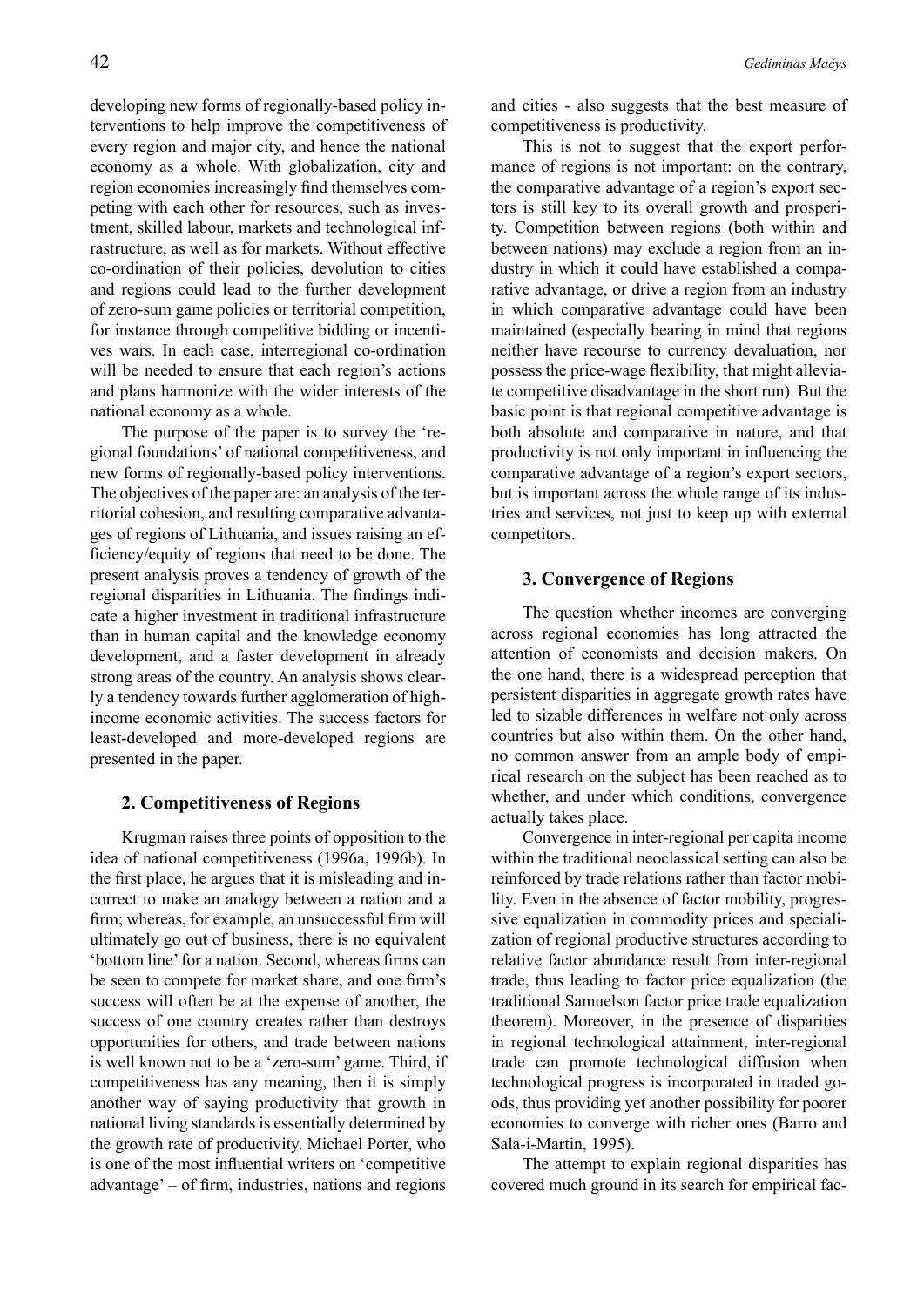tors which could provide a concrete basis for understanding why some regions are wealthy and the other poor (Nanetti, 1996). The initial variable used to account for differing rates of success among regions has been their level of physical infrastructure, which allows local producers to import the vital factors of production and subsequently export their products to mass markets. Thus, for regions to stand a chance of competing in an international market they must possess a certain minimal infrastructure.

A second variable which used to attract a lot of attention for explaining development of regions was the role of industrialization in peripheral areas. Instead, industrialized local economies have the physical and human resources to keep evolving with the change in production technology and producing the goods demanded by shifting tastes and expanding markets. An industrialization factor encompasses also the processes of localized "technological spillovers" that is, the fact that enterprises located in the same region benefit, through social interaction, from a higher level of technological performance (Mačys d, 2005).

The third factor which can account for regional disparities points to the structure of ownership of vital local economic resources. When decisions are made by outsiders, the commitment to maintain local well-being is lower, and primary objective tends to be the extensive exploitation of local physical and human resources and achieve quick profits. Dependence on external sources of capital is seen as undermining the prospects for mobilizing local forms of endogenous development and laying the basis for sustainable growth.

The fourth approach looks at the local presence of social capital. This factor emphasizes the role of local civic values in providing a common set of social rules and social control to regulate behaviour in civil society as well as in the economy. The argument here is that where these civic values are well diffused it is easier to engage in collective action for achievement of the collective good, such as, for instance, economic growth and social well-being. Where these values do not exist, the pursuit of the collective good is much more difficult to organize, and individual ends take over the collective ones (Mačys b, 2005).

## **4. Present Local Development Disparities in Lithuania**

Lithuania is one of the most rapidly economically growing countries among new members of EU, but the economic – social disparities between its regions are striking. Local development disparities in Lithuania, expressed as gaps in gross domestic product per capita, may be treated as gaps between urban and rural areas, which may be partly explained by a difference in the field of urbanization level and development of infrastructure and service network. Due to these reasons, urban municipalities have more favourable conditions for economic and social development than those in rural areas. Disparities may also be conceived as consequences of economic restructuring that has exerted the strongest impact on the regions with small-scale diversification of the economic structure.

Local development disparities may appear in different ways. The population, economic infrastructure and economic activities are concentrated in the major centres, i.e. Vilnius, Klaipeda, Kaunas cities and so on. These cities are distinguished by a higherlevel economic infrastructure (first of all, transport and communication infrastructure), better-developed service sector, higher return rate of investments and skilled labour force. The geographical location of these cities is one of the main factors determining GDP, retail trade activities as well as small and medium-sized businesses in the counties. Vilnius and Klaipeda are major growth centres of Lithuania (Mačys a, 2006). Industries with strong economies of scale, belonging to sectors with a high profit margin were attracted to cities where other enterprises (both customers and suppliers) were already installed. In such cities a cumulative process has been established, since the more a given city has been able to attract enterprises of one type, the more it has attracted others. This cumulative process, as it was noticed by R. Martin (2000), has meant a high level of specialization in regions with a heavy concentration of industries with high profit margins and wages as compared with regions that are able to attract only firms with low profit and wages. The big cities been specialize in high-technology goods, whereas rural regions - in agriculture and backward, low-technology goods. That process has started and has became self-maintaining and self-reinforcing.

On the other hand, there is a group of mostly rural regions in eastern, southern and northern parts of Lithuania with the least developed economies – Tauragė, Marijampolė, Šiauliai and Alytus. These Lithuanian regions possess rather confined service sector and industrial enterprises. Border regions are in a particularly unfavourable situation due to the concentration of economic activities in the centres (Mačys, 2004). Economical infrastructure required for interconnection of central cities and regional areas is not sufficiently developed. Private business is poorly developed in the backward regions. The fact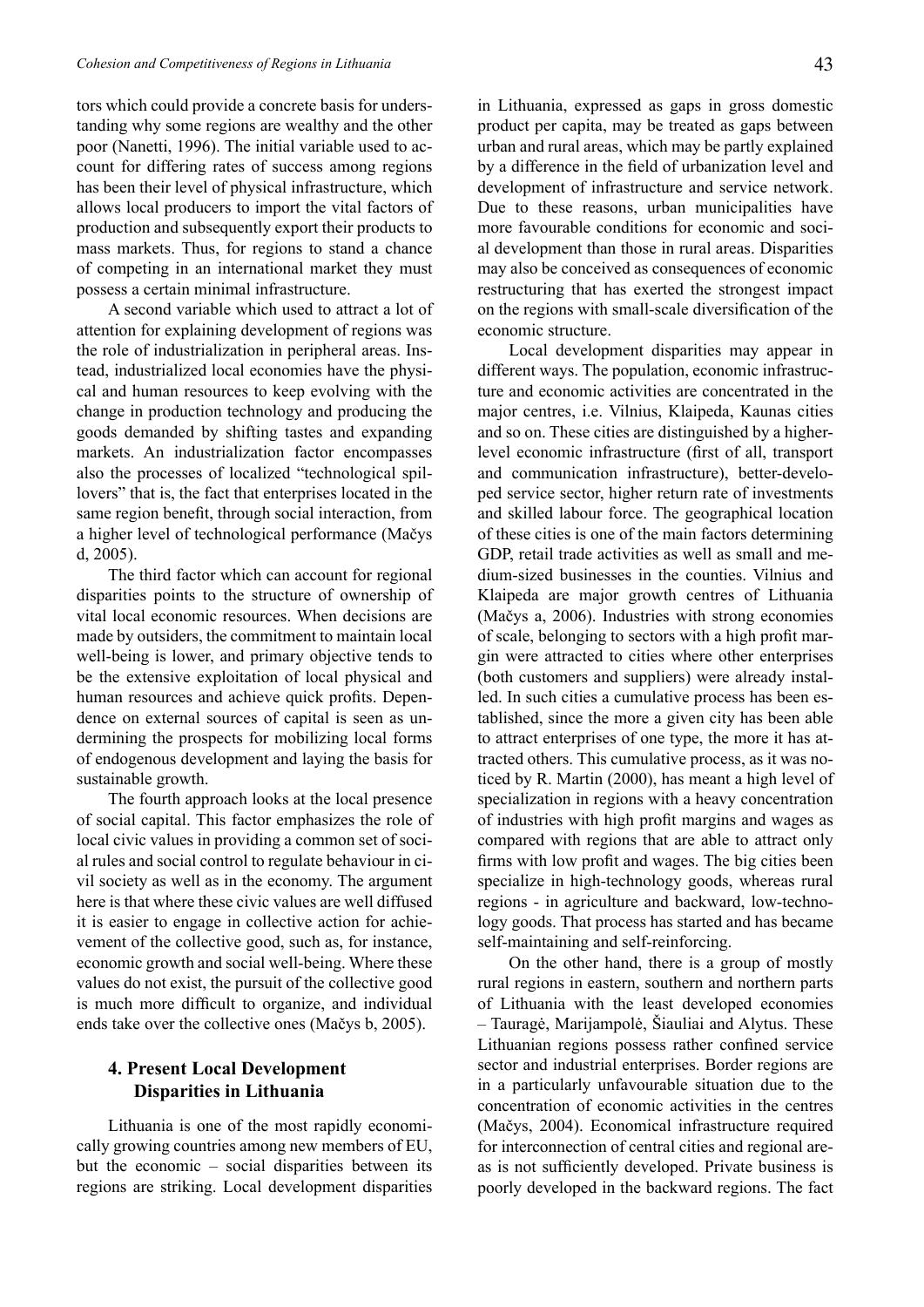that fast economic growth Lithuania is accompanied by widening regional disparities makes one think that the trade-off between equity and spatial efficiency has a place of pride.

## **5. Gini Coefficient Analysis**

If economic potential is measured not in terms of the size of economies but of value of the goods and services produced per resident, clear hierarchies emerge as Figures 1-4 show. There are three further qualifications that need to be made before the GDP indicator is used. First, GDP is a measure of the output of the market and public sectors. It excludes all forms of self-provisioning, informal work and most voluntary work. Second, GDP is an indicator not of welfare but of the resources which can be used to meet human needs. Third, the economic indicators will be presented in the form of Gini coefficients. The Gini coefficient is a measure of inequality of distribution. It is defined as a ratio with values between 0 and 1: the numerator is the area between the Lorenz curve of the distribution and the uniform (perfect) distribution line; the denominator is the area under the uniform distribution line. The Gini coefficient is often used as an income inequality metric. Here, 0 corresponds to perfect income equality (i.e. everyone has the same income) and 1 corresponds to perfect income inequality (i.e. one person has all the income, while everyone else has zero income). The Gini coefficient can also be used to measure wealth inequality. This use requires that no one has a negative net wealth.

GDP per head by regions shows the relative input of regions when creating country GDP, because each region differs by resident quantity, number of hired people, etc. Also, it shows competitiveness of the region. According to the data provided by the Department of Statistics, GDP/res. in Alytus, Marijampolė and Tauragė counties were less than 75 percent of the country average (accordingly 71.1, 65.1 and 55%). Following the methodology established by EU Commission, those regions where GDP per capita average is less than 75 percent of the country, are considered as depressed regions. EU Council Regulation No. 1260/99 describes such regions as backward regions requiring efficient support. The GDP per head of two counties – Klaipėda and Vilnius – had exceeded the country average (accordingly 102.9 and 144.3%). The Gini coefficient has increased every year (5). During the 1995–2004 period Gini coefficient has increased from 0,079 to 0,143, and it means that regional disparities have increased (Janušauskaitė, 2006).

Figure 1. **Changes in Gini coefficient of GDP per head in Lithuania**





Differences in GDP per capita can be divided into two groups: first, differences in productivity which themselves reflect differences in physical productivity, prices and earnings, and second, differences in the share of the active population in employment. Number of employed people is closely related to the unemployment level in regions. Like the decrease of unemployment level during the period of 1998 – 2001, employment level decreased from 62.3% to 57.2%, too. One may observe the decrease of employment in some regions (except Kaunas County – employment level increased from 57.2% to 57.4% during 2000 – 2001, Tauragė County - employment level increased from 63% to 63.7% during 1999 – 2000, Utena County - employment level increased from 54.9% to 57.4% during 2000 – 2001).

Figure 2. **Employment level in the counties of Lithuania, 1998–2005. Source: [Janusauskaite, 2006]**



Maximum decrease of employment level has been fixed in Marijampolė County – 12% (54.4% in 2001), as well in Utena County –  $9.9\%$  (57.4%) in 2001). Increase of employment level has been registered during 2002 – 2005. Employment level in Lithuania increased from 59.2% to 62.6%. The marked increase has been in Alytus County (during the analyzed period it increased from 59.6% to 62.6%),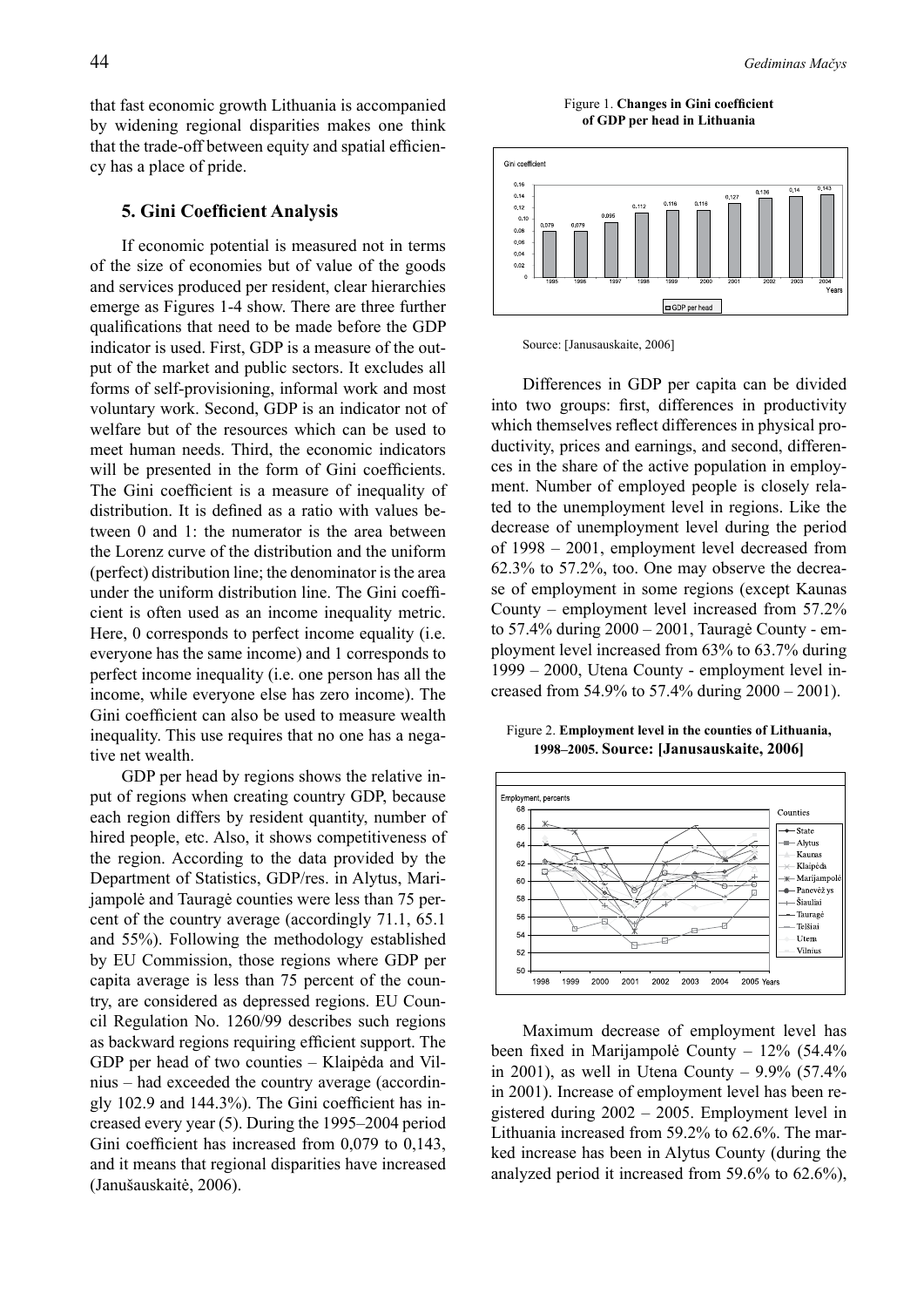Vilnius County (employment level increased from 59.9% to 65.2%) and in Panevėžys region decrease of employment level was registered – from 60.9% to 59.6%). It should be mentioned that during the analyzed period employment level in Tauragė region was also much higher than average in Lithuania.

## **6. Location Quotient Analysis**

The location quotient (LQ) analyses the local distribution of employment more strictly. This quotient defines the share of the active population in employment and the region's specialization more specifically. The industrial composition of a local economy may be better understood by comparing the local industrial structure with other cities or with the country as a whole than by examining a local economy in isolation. The employment location is the ratio of the percentage of regional employment in a particular sector to the comparable percentage in a benchmark area. The country is usually the benchmark area. The method is used to estimate basic economical sectors of each region, i.e. sectorial specialization (Mačys c, 2005). Accordingly, the location quotient for sector *i* is expressed as

$$
LQ_i = \frac{\frac{e_i}{e_t^i}}{\frac{E_i}{E_t^i}}
$$

 $e_i$  – local employment in *i* sector, *t* year;

 $e_t$  – total local employment, *t* year;

 $E_i$  – national employment in *i* sector, *t* year;

 $E_t$  – total national employment, *t* year.

Quotient can vary among regions due to differences in consumption and production. The term  $LQ = 1$  for a particular industry sector means that a region has the same percentage of employment in that industry as found nationally. The term  $LQ < 1$ implies that the area has a smaller than proportionate share of employment in a particular industry, whereas the term  $LQ > 1$  implies a grater than proportionate concentration of employment. All employment above the level for the benchmark location quotient is considered as export sector. Although location quotients' method is an imperfect tool for describing a local economy and estimating exports, they are widely used because they are an inexpensive technique, reflect indirect imports, and apply to both goods and services.

| <b>Counties</b><br><b>Sector</b> | Agricul-<br>ture | Const-<br>ruction | <b>Industry</b> | Servi-<br>ces |
|----------------------------------|------------------|-------------------|-----------------|---------------|
| Alytus                           | 0,98             | 1                 | 1,26            | 0,92          |
| Kaunas                           | 0,74             | 1,1               | 1,1             | 1,03          |
| Klaipėda                         | 0,85             | 0,94              | 0,96            | 1,21          |
| Mari-<br>jampolė                 | 1,94             | 0,67              | 0,83            | 0,81          |
| Panevėžys                        | 1,3              | 0,72              | 1,13            | 0,89          |
| Šiauliai                         | 1,54             | 0,92              | 0,8             | 0,92          |
| Tauragė                          | 2,58             | 0,63              | 0,76            | 0,69          |
| Telšiai                          | 1,5              | 1,22              | 1,19            | 0,74          |
| Utena                            | 1,26             | 1                 | 1,15            | 0,85          |
| Vilnius                          | 0,39             | 1,19              | 0,95            | 1,19          |

Source: [Janušauskaitė, 2006]

According the data provided in Table 1, one may see that regional specialization of various activities is unequal. The main economic specialization in the counties of Marijampolė, Panevėžys, Šiauliai, Tauragė, Telšiai and Utena is agriculture. This sector of economic specialization does not induce the growth of GDP. In the counties of Marijampolė and Tauragė we may observe a growth tendency in agricultural sector, and the marked transition toward other sectors of economy is observed in the regions of Telšiai and Kaunas. The main economic specialization is construction industry in the Counties of Alytus, Kaunas, Telšiai, Utena and Vilnius. By 2003 the construction industry in Klaipėda and Vilnius counties moved on. Industrial sector is mainly developed in the counties of Alytus, Kaunas, Panevėžys, Telšiai and Utena. During the analysed period industrial specialization started to decline in the counties of Alytus (2002), Kaunas (2004), Panevėžys (2005) and Vilnius (2003). The industrial specialization has moved on in all other regions. It means that regions are working on to widen differences between one another. Service sector is popular in the strongly industrialized Counties of Vilnius, Kaunas and Klaipėda. The greatest concentration of services is observed in the central cities of three Counties: Vilnius, Kaunas and Klaipėda. There the service sector is dominant: trading, hotel and restaurant, real estate and other services.

## **7. Foreign Direct and Material Investments**

The issue of competitive bidding is particularly visible in attraction of foreign direct investment,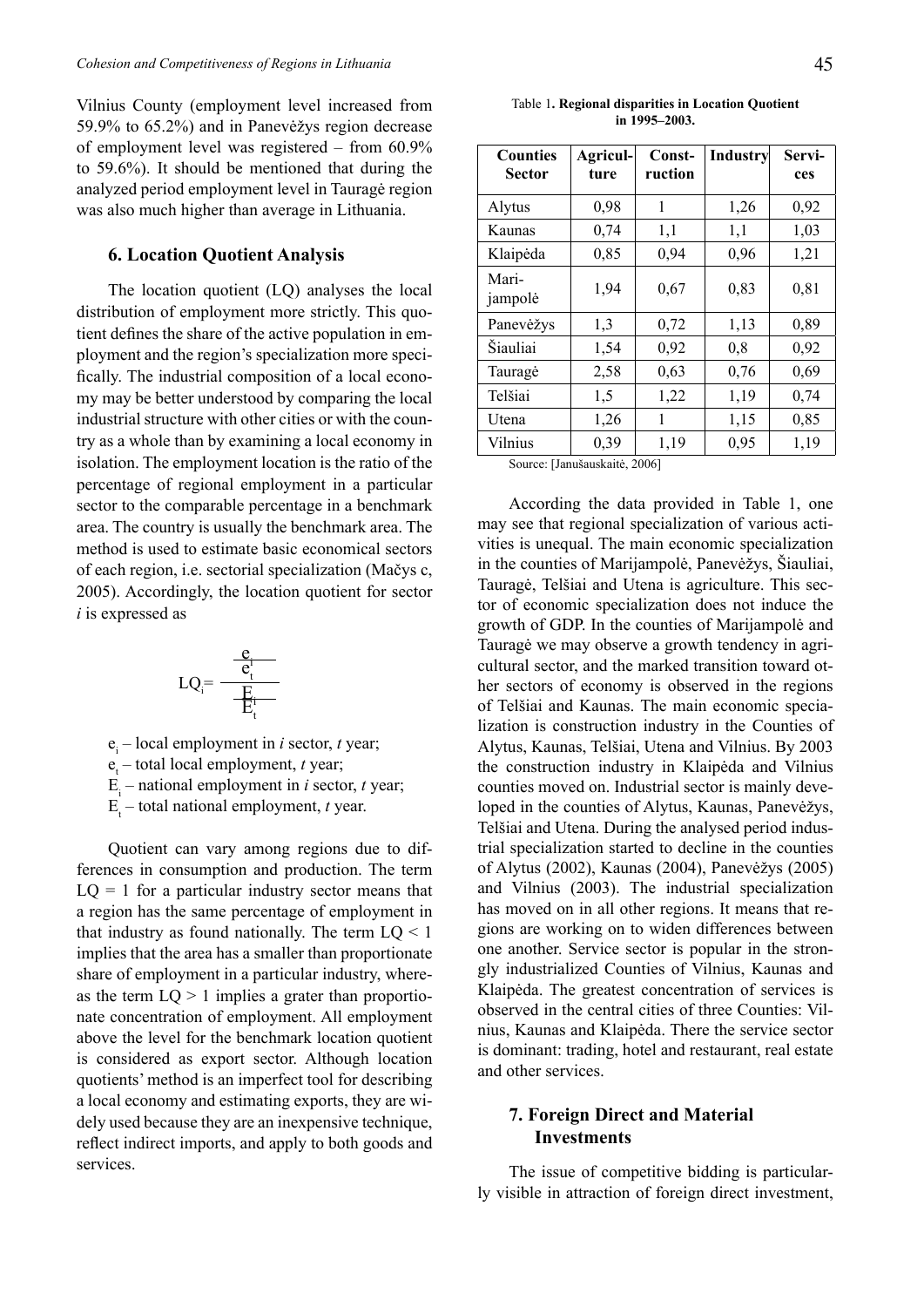where it is often argued that competition between cities and regions for a limited volume of investment projects has inflated the subsidy cost of inward investment attraction. Such competition for inward investment has become an increasingly important issue as the scale of international investment has increased with globalization. Fig. 3 shows that Gini coefficient started to decrease by 2002. The reason of such diminution could be a new data collection system changed by the Department of Statistics by 2002. At present FDI data are presented according to the investment area and previously it was reported by the place of enterprise registration. Notwithstanding this, Gini coefficient grew from 0.621 up to 0.693 during 1996 – 2005 year period.

The same tendency is observed when comparing Gini coefficient to FDI per head, the only difference is that Gini coefficient increased by 2003 and FDI decreased by 2004. FDI per head factor had decreased from 0.519 to 0.609 during the period of 1997 – 2005. Such fluctuations show the uneven development of regions.

Figure 3. **Gini coefficient of Foreign Direct Investment change per capita during 1997–2005.** 



Source: [Janušauskaitė, 2006]

Growth of FDI per capita is observed almost in all regions during the analysed period. Only in some regions and in certain years decrease of the analysed factor could be observed but not considerably. FDI per capita had increased greatly in Telšiai region during 2004 – 2005 period (from 6 619 to 21 797 thousand LT). FDI per head factor concentration in Vilnius region is equally high, and the largest part goes to Vilnius city 24 064 thousand LT (country average - 7 022 thousand LT). During the analysed period the lowest FDI per capita has been observed in Marijampolė region (FDI per head decreased from 604 to 548 thousand LT) and in Tauragė region (increased from 168 to 208 thousand LT). It could be stated that largest investments are concentrated in the biggest Lithuanian cities: Vilnius, Klaipėda and Kaunas. In Lithuania enterprises are mostly concentrated in five biggest cities, thus increasing region attractiveness to investments. The larger the industrial or service centre is, the more investments come. Intensive territorial concentration is more characteristic to service sector than to industry sector. So, having analysed the distribution of FDI and FDI per capita we may draw a conclusion that differences between the regions are increasing. This process predetermines the level of resident life quality and other factors and, once again, demonstrates the increase of differences between the regions in Lithuania.

By the way, improvement of all factors has been observed in the Lithuanian regions by 2002. Economic activity in the outlying districts started to increase after the Russian crisis. The interregional trade started to recover, increased demand for long-lasting material investment and GDP indexes in the regions. Improvement of regional status is observed after the Russian crisis while analyzing foreign direct investment data. Foreign direct investments determine an economic attractiveness of the region to foreign capital. The capability to attract more proper means to the certain territory may be compensated and reimbursed. Thus, extra work places are created in the region, labour productivity increases due to introduced high technologies, more income is generated and region social indicators improve. Some cases witness about the conscious stopping of FDI coming in to Lithuania because foreign capital could over compete local and, all the same, move out to the foreign country. However, in due course of time, the advantage of FDI has been noticed, but FDI flows are still too poor in regions and in the country, too.

Per capita FDI does not reach 5000 LT per year in many regions of Lithuania. This factor does not reach even 1000 LT per year in regions of Marijampolė, Šiauliai and Tauragė. According to this factor Vilnius region is considerably ahead from other regions, and only after privatisation of "Mažeikių nafta", by 2004, FDI amount increased in Telšiai region where FDI per capita exceeded FDI per capita in Vilnius region, by 2005. One may come to a conclusion that FDI growth in Lithuania was very slow, except in Vilnius region, where it has considerably increased, especially by 2003. By the end of the period the sudden increase of per capita FDI has been observed in Telšiai region.

The material investment  $(MI)$  – is a very wide concept which describes investments into buildings, equipment, machinery, premise renovation, etc.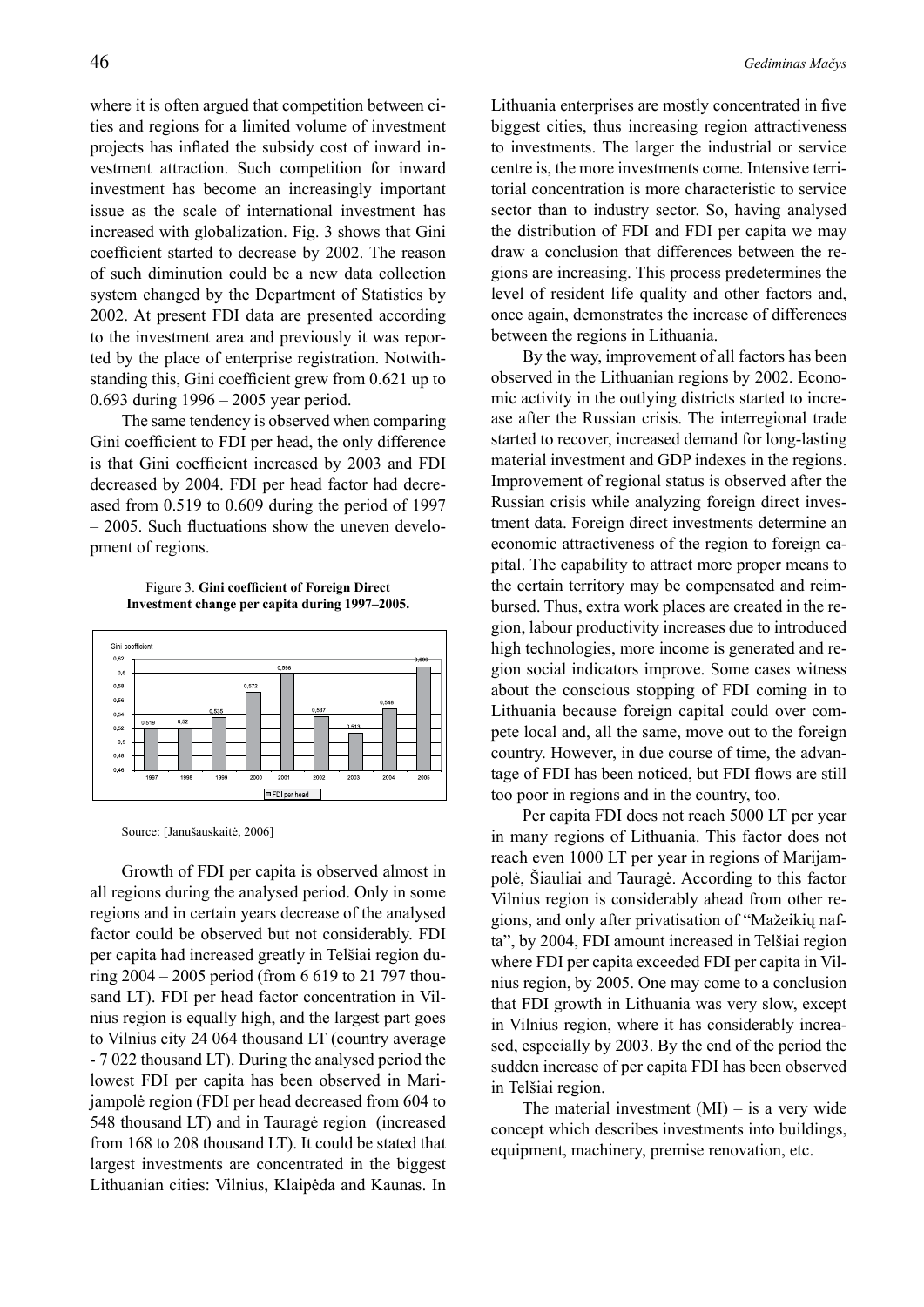Figure **4. Gini coefficient of material investment per head in the regions of Lithuania.**



Source: [Janusauskaite, 2006]

Fig. 4 shows that MI per resident Gini coefficient started to decrease by 2002. It could be caused by the change of MI data collection statistics made by the Department of Statistics: by 2002 MI data is presented in accordance to investment place, and earlier data was presented in accordance with the place of registration of an enterprise. Approximately 71% of material investments are concentrated in the regions of Vilnius, Kaunas and Klaipėda (accordingly 39%, 17% and 15%).

## **8. Regional Efficiency and Equity**

Disparities in per capita income between the regions of the Lithuania are gradually increasing. While part of the phenomenon of concentration and regional inequality is due to processes of localized "technological spillovers" already discussed, the recommendations for public policies are very different. It is no longer a matter of reducing transaction costs on trade in goods among regions but of reducing transaction costs on the trading of "ideas". This involves a change in priorities: instead of financing motorways with positive Keynesian effects, it will be necessary to promote technological convergence among regions, which will involve public programs for telecommunication, the Internet, and training of human capital as well as policies aimed at increasing the productivity of poor regions and facilitating the transportation of people rather than goods? Such policies make it possible to achieve gains in both regional efficiency and regional equity, in contrast to the regional policies financing goods transportation infrastructure or transfers to the poor regions (Mačys d, 2005).

Technology is a key element in regional growth, and high-tech firms both are dynamic and offer highquality, high-wage jobs for workers. Considerable efforts have been made in many regions to improve innovativeness and to help indigenous firms to upgrade their technology. These efforts have included the setting-up of innovation centres and technology transfer agencies. Apart from the technology transfer agencies and investment grants which allow firms to buy in latest process innovations, other distinctive initiatives include science parks and techno poles, venture capital initiatives and improved infrastructure provision. Public expenditures are used to create improved environmental and urban living conditions in order to encourage technology-based industries.

## **9. Agglomeration Economy Issues**

Policymakers in city and region governments and developing agencies should be clear about the objectives of the interventions they develop. Essentially, these objectives should be two-fold. Firstly, there is a need to underpin city and region economic competitiveness in the global economy. Secondly, it is important to combat the social exclusion that can be associated with globalization. Cities and regions need policies in both of these domains (Mačys b, 2005).

In terms of underpinning economic competitiveness of regions, there are a number of key issues to address. In terms of neoclassical economic theory, city and region competitiveness can be thought of as deepening on the availability of three key factors of production – financial and physical capital, labour and human capital and land, other resources – and how productively these factors can be employed. The productivity of factors is in turn influenced by considerations like the mobility of labour and capital, the extent of external economies including local networks and associations between firms and institutions and environment for innovation. This implies that policymakers need to concentrate both on expanding the availability of the factors and working on the range of influences that affect the productivity with which they are employed. The role of cities and regions in supporting entrepreneurship and human capital development should be stressed. Both have a pervasive impact on factor productivity and help attract and build financial capital. Measures in these areas can help create a healthy local environment for competition in the global economy although other potential measures such as support for innovation should not be neglected.

New products and processes spread from the point of innovation in three distinct ways. First, there is a tendency for consumer-oriented innovations to spread in a radial pattern from the source of the innovation outward. Movement of an idea from the central city to suburban areas is an example of the radial diffusion pattern. Innovations that depend on personal, no business contacts are likely to have a strong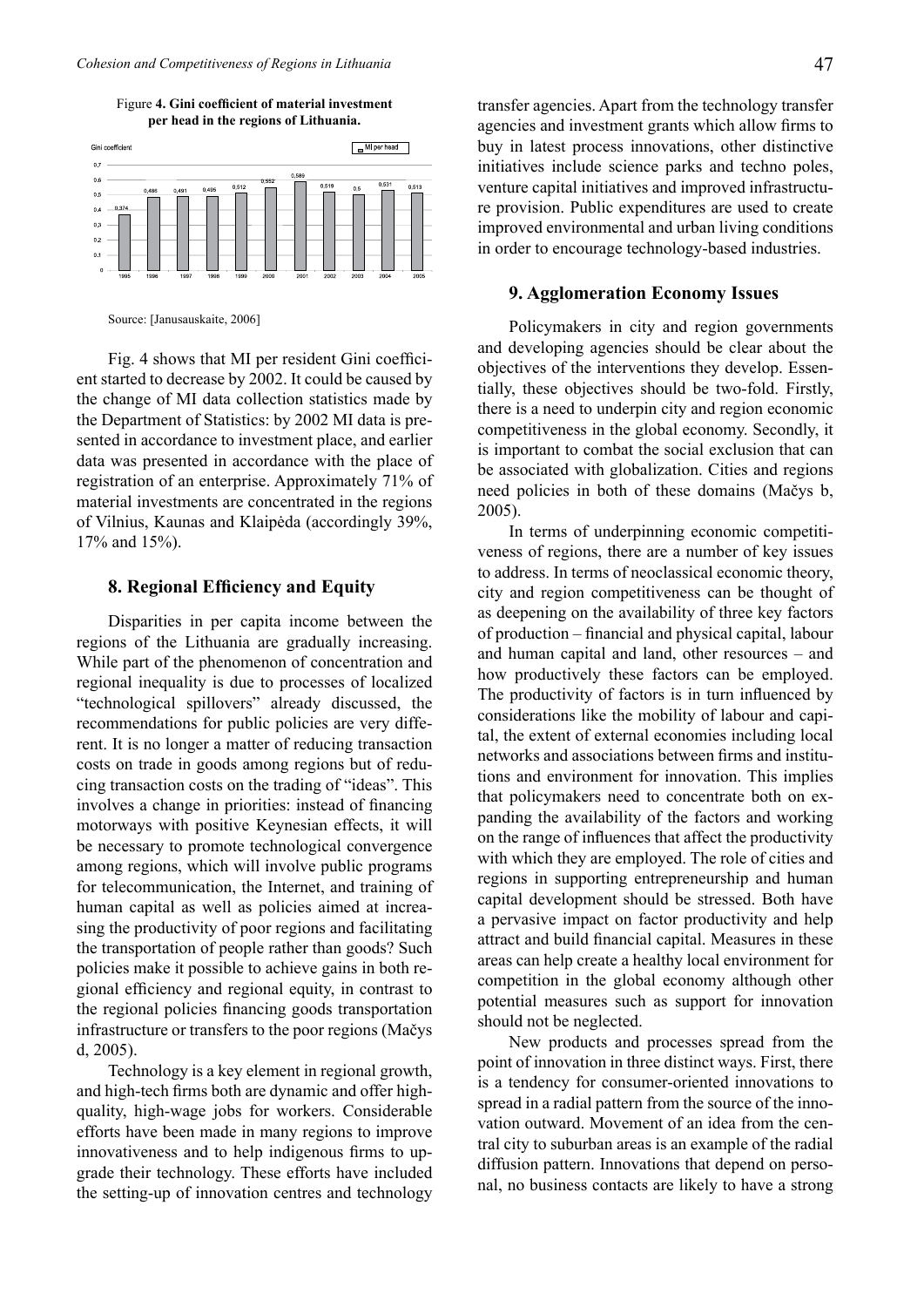tendency to spread in a radial manner. Second, innovations move among cities of roughly equal size. For instance, an innovation may appear in Vilnius and Kaunas approximately at the same time. The similarity of environments including similar supporting services to those that stimulated original initial innovations in metropolitan areas makes replication in similar metropolitan areas more likely. Third, the diffusion of innovations from major metropolitan areas to smaller places in the major area's sphere of influence can be explained by business organization patterns. Thus the corporate headquarters will tend to be the location of a company's communication centre. If the innovation is successful, it may filter down to regional offices and later to local offices. Distribution channels for consumer products and information channels may also follow business organizations.

The diffusion process from metropolitan areas to smaller places, coupled with tendency for products to grow rapidly in the early stages of their life cycle, has been termed industrial filtering. Metropolitan areas tend to be the site of production early in the life cycle of a product or process. After a process is better understood and is broken into routine steps or after a market has been established for a product, a shift in the site of production to smaller towns often occurs. Firms may relocate to take advantage of lower costs in smaller, less urban places. The large metropolitan areas have a higher proportion of fastgrowth activities, but those activities spin off to smaller places. Accordingly, metropolitan areas will tend to lose a portion of their economic base to lower-cost cities.

Large cities may require a more highly skilled labour force because products in early stages of development involve no routine production. The different skill requirements may account for the persistence of higher incomes in urban areas. Strategic investments in education, training, and quality environment may help metropolitan areas attract and develop the skilled labour force needed for no routine operations. Larger cities may also explore ways to maintain activities that originate there and hence slow the filtering process. Conversely, smaller cities may consider how to speed up the filtering process so they can capture industries early in the product life cycle. Recently, some policy analysts have questioned whether major urban areas can maintain their leadership in innovation if the site of production becomes too remote. Underlying this issue is the concern that, if research becomes too distant from shop floors, researchers will loose their sense of purpose. They concluded that metropolitan regions can retain their eminence as industrial research and development centres even as the manufacturing activities decline (Mačys d, 2005).

## **10. Success Factors**

Human capital is an essential determinant of local economic growth and competitiveness in the globalizing economy, but because companies and individuals tend to underinvest in training, public interventions are needed. Recognition of the need to invest in human capital policies is often linked to the idea that we are entering a knowledge economy in which knowledge is becoming an essential factor of production. This means that work and learning are becoming increasingly inter-related as skill levels have to be raised, updated more frequently and new types of skills developed. Our education and training systems have to adjust to these new conditions, based on the notion of a lifelong learning. Systems of training and skill development need to adjust to take advantage of technology-assisted methods of education and distance-learning technologies, to involve new training suppliers from the private sector, to reduce old demarcation lines between vocational and academic training and to provide greater access to learning from workplace.

Can small regions expect to have much success developing their economies and compete successfully in globalizing economies? The answer depends on their ability to define their development goals broadly, establish reasonable targets, and implement policies which are appropriate to those goals and targets. Take technology as an example (Bradfield, 1998). A policy of development through appropriate technology would be concerned with more than the local labour force and its skills. It would develop the region's comparative advantage based on resources and the environment, both natural and social, in sense of culture, politics, and aspirations. What is the appropriate technology also depends on local needs. Relating technical change to a region's needs may nonetheless involve the importation of basic ideas from elsewhere. It may involve reviving local existing technologies and past practices which had been replaced by more modern techniques which ultimately prove unaffordable because of their import requirements or unanticipated side-effects. Of course, it may involve brand-new solutions.

By finding solutions to the region's problems, an appropriate technology strategy can meet needs directly but may also expand the local economy. Locally generated solutions are more likely to use locally produced inputs. Thus there will be linkages established which will stimulate the economy. Sti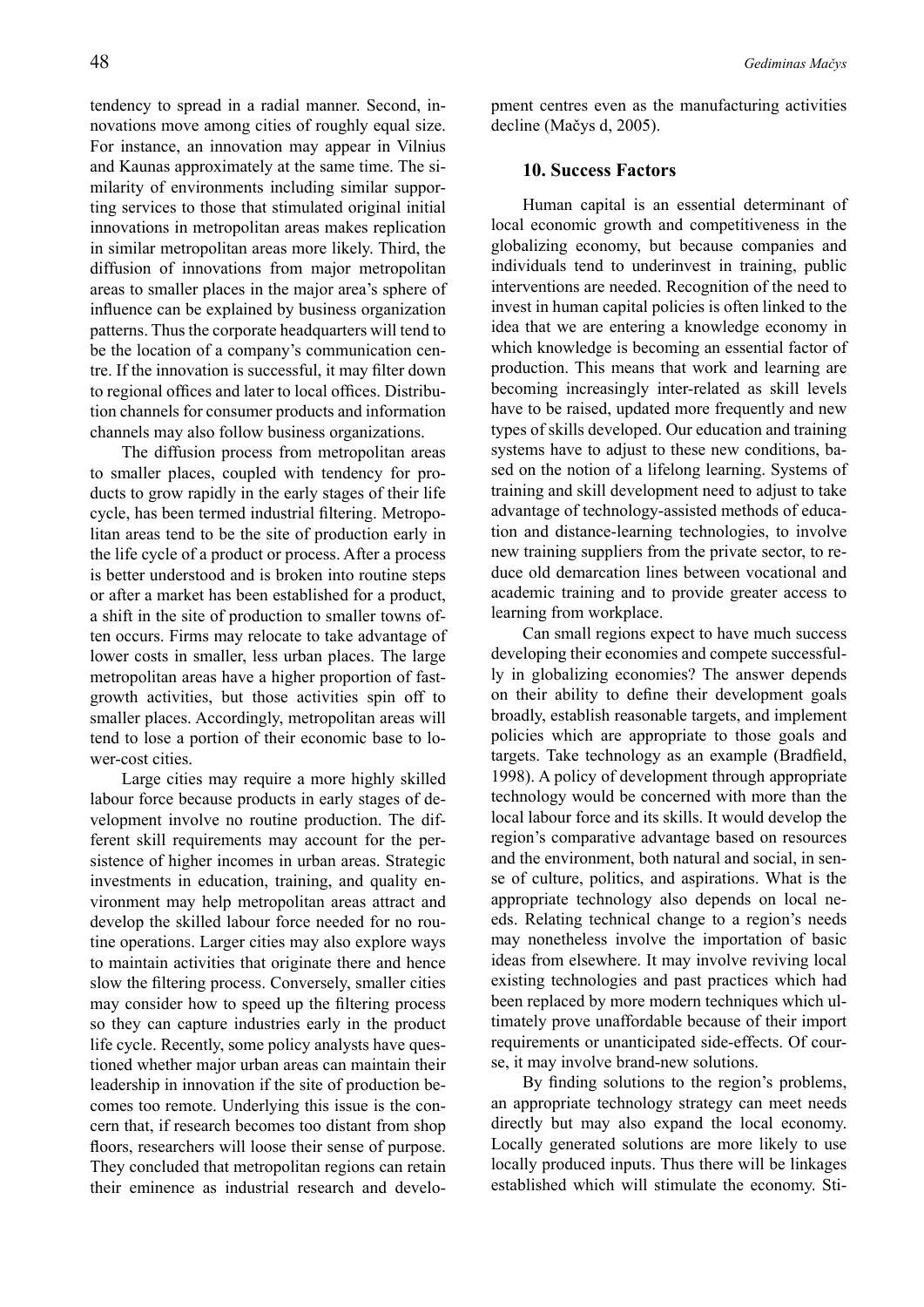mulation may come from export opportunities for the products, processes, or expertise developed. However, these are desirable side-effects and should not be primary focus policy. Nonetheless, what is appropriate should not be limited to technologies which deal only with local needs or are produced with labour-intensive techniques because of the high unemployment rate. It is also appropriate to rely on local skills and experience. The point is that policy should be flexible enough to support high ideas even though policy is not on high tech.

## **Conclusions**

First, liberal market was supposed to diminish and unify the uneven development of Lithuanian regions after the restoration of independence. However, the market had not unified the process but aggravated it even further. Some regions became "attractive" for investment and other – "non-attractive". The formation of public interventions to support the cohesion of regions started in Lithuania only in 1998. The present analysis proves the tendency of growing regional disparity in Lithuania. An analysis shows also a higher investment in traditional infrastructure than in human capital and the development of knowledge economy, and a faster development in already strong areas of the country. This signals that the growth generated by the cohesion support might lead to widening regional disparities.

Second, the cohesion support interventions should help to consolidate local resources and facilitate efforts to build-up for least-developed regions the local asset systems and political mobilization focused on institutions, socialization and social capital. More-developed regions and big towns of Lithuania are likely in need to employ a wider range of different interventions addressing specific market failures that hold back their performance and competitiveness.

Third, the success of the least-developed regions, in the presence of disparities in regional technological attainment, is related to the rise of dynamic and creative agglomeration, thus providing yet another possibility for poorer local economies to compete with richer ones.

### **References**

1. Gardiner, B.; Martin, R.; Martin, P. Competitiveness, productivity and economic growth across the European regions, Reg. Studies Assoc., London, Jan. 2004.

- 2. Baro R. J., Sala-i-Martin X. *Economic growth*, McGraw Hill. New York, 1995.
- 3. Best M., *The new competition*, Cambridge, Mass: Harvard Un. Press, 1990.
- 4. Best M., *The new competitive advantage: the renewal of American industry*, Oxford: Oxford Un. Press, 2001.
- 5. Bradfield M. *Regional economics: analysis and policies in Canada*, Dalhousie Un., Canada, 1994.
- 6. Janušauskaitė E. *Divergence processes in Lithuania regions*, Master thesis, supervisor G. Mačys. Vilnius: Mykolas Romeris Un., 2006.
- 7. Krugman, P. Pop internationalism, Cambridge, Mass: MIT Press, 1996a.
- 8. Krugman, P. Making sense of the competitiveness debate, *Oxford Rev. of Ec. Policy*, 1996b, 12, p. 17– 35.
- 9. Mačys, G. *Regional economics, policy and governance in Lithuania*, Mykolas Romeris Un., Vilnius, 2005, 2**nd** revised ed. 2006.
- 10. Mačys, G. Economic globalization and local initiatives, in *World of Managers*, 2005, No. 7–8, p. 22– 31.
- 11. Mačys, G.; Stungurienė, S. A macro econometric model of socio-economic development of regions in Lithuania and the questions of the model application in practice, in *Economics and management*, Šiauliai Un., 2005.
- 12. Mačys, G. Clusterization as the most promoting factor of regional development, in *Public policy and administration*, No.12, Vilnius: MRU, 2005.
- 13. Mačys, G.; Christauskas, J.; Račkauskas A., Perspektywy wspolpracy regionow przygranicznych Litwy w ramach inicjatywy wspolnotowej INTERREG III A, in *Rozszerzenie Unii Europejskiej na wschod a rozwoj wspolpracy transgranicznej*, Uniwersytet w Bialystoku, Bialystok, 2004, p. 244–253.
- 14. Mačys, G. Regional economic development: advantages and traps of technology, in: *Economics and Management'99*, KTU, 1999, p. 204–208.
- 15. Martin, P. Public policies and economic geography, in *European integration, regional policy and growth,*  ed. by Funk B., Pizzati L., WB, Washington DC, 2002.
- 16. Martin, R. Institutional approaches in economic geography, in Shepard E.; Barns T. J., *A companion to economic geography*, Oxford: Blackwell, 2000, p. 77–94.
- 17. Nanetti, R. Y. EU cohesion and territorial restructuring in the Member States, Cohesion policy and European integration: building multi-level governance, ed. by Hooghe L, Oxford Un. Press, 1996.
- 18. Rowtorn, R. E. *The political economy of full employment in modern Britain*, The Kalecki memoral lecture, Un. of Oxford, 1999.
- 19. Tyson, L. *Who's bashing whom? Trade conflicts in high-technology industries*, Washington DC: Inst. for int. Ec., 1992.